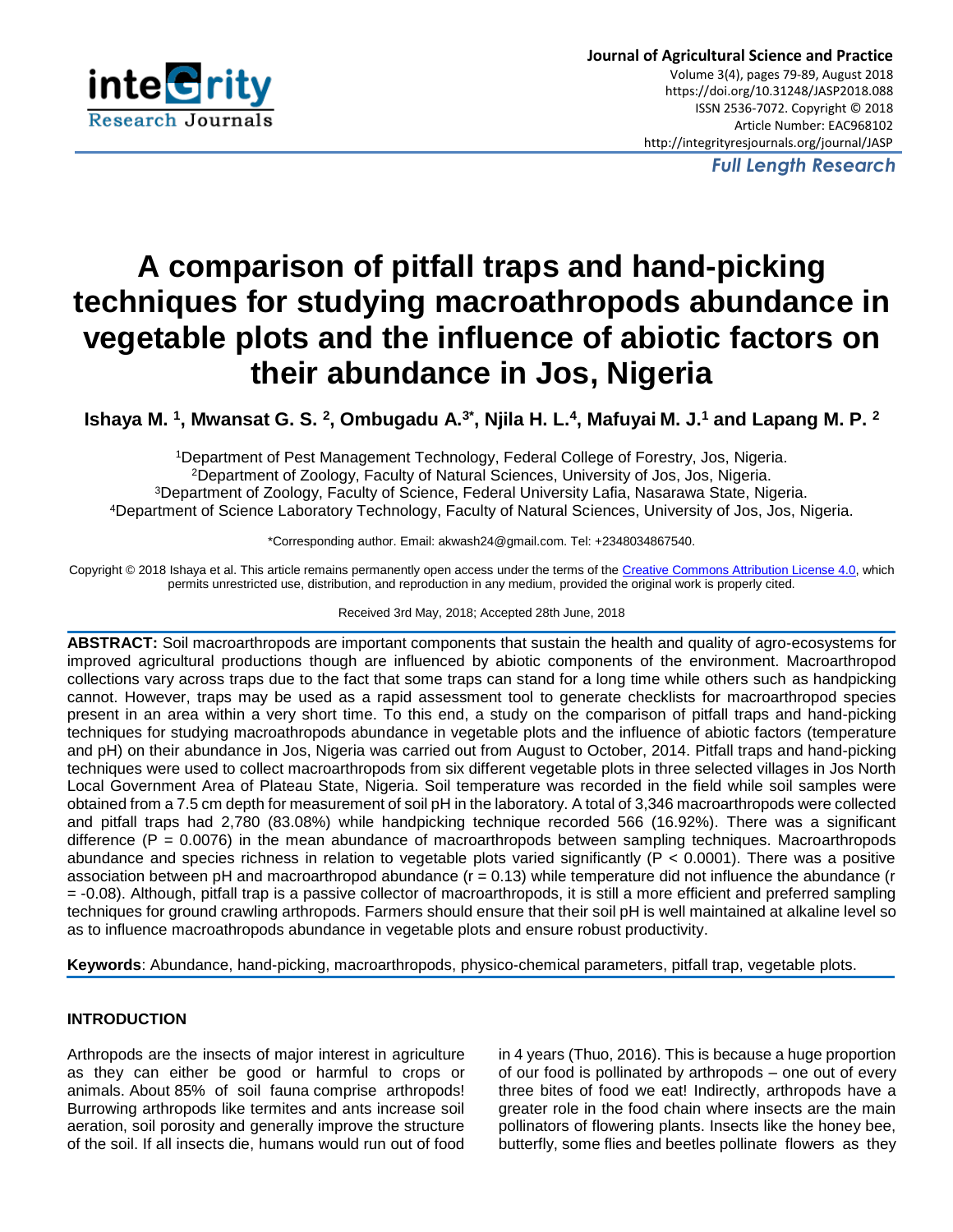fly about searching for nectar and pollen for feed (Thuo, 2016). However, soil fauna remains one of the least known biological frontier, particularly in terms of soil zoology and taxonomy. It represents one of the most complex and yet rewarding areas of current biological exploration (Darlong and Alfred*,* 1991; Henri et al.*,* 2002). Soil supports a diverse assemblage of macroarthropods distinct from microarthropods which include Chilopoda, and Diplopoda larvae and sometimes adults of many Orders of insect and Class Arachnida (Manasseh, 2005).

Crop type may influence the distribution of those members of the soil fauna that are specifically associated with particular food plants. Monoculture may eliminate those arthropods species which are associated with other plants. Crop rotation decreases species diversity to a greater extent (Edwards and Lofty, 1969) than imagined. There is a general decrease in the diversity and abundance of soil fauna when soil is ploughed and planted with crops. Crops that require high agricultural inputs like fertilizers, herbicides and pesticides also influence the diversity and abundance of arthropods. For example, cabbage, tomato, tobacco etc. are prone to arthropod pests attack and therefore, application of synthetic pesticides to control these pests is deleterious to the natural enemies of these pests thereby resulting in population explosion of these pests (Croft, 1990). On the other hand, application of insecticides may increase the number of insects resurgence (Mafuyai, 2014).

Topping and Sunderland (1992) revealed that catches by pitfall trap may be influenced by their timing and placements. Animals that enter pitfall traps are unable to escape being a form of passive collection, as opposed to active collection such as handpicking where the collector catches each animal with hand (Ellis, 2013). The abiotic factors that may affect the abundance of macroarthropods include geographical and ecological conditions (Davidson and Grieve, 2006) which influences the heating up of the soil surface and the movement of heat through the soil profile (DeVries, 1963); soil texture and structure (Johansson et al., 1995); moisture or soil humidity (Anthony, 1977; Roth, 1985); temperature and soil pH.

Increase in temperature from global warming will cause major changes in the abundance and diversity of arthropods, their geographical distribution, their population dynamics, insect biotypes, activity/abundance of natural enemies and species extinction (Sharma, 2013). Such changes include: rapid population growth of arthropods, extension of their geographical range, extinction of some species especially in the tropics, increased over-wintering, evolvement of new biotypes and increase in the activity and abundance on predatory species (Sharma, 2013). Soil temperature influences the types and rate of chemical reactions and the biological processes that occur in the soil (Hillel, 1980). High pH value means that the medium is alkaline and in case of soil it means that the soil is rich in plant nutrients whereas, low pH signifies acidity and limited quantity of plant nutrients. High pH is associated with

increased abundance of arthropods (Swift and Woomer, 1993). Borer et al. (2012) observed that macroarthropods abundance and diversity is influenced throughout the trophic chain via bottom-up effects based on plant species richness (Scherber et al., 2010) and plant diversity (Hooper et al., 2005). Apart from control through food source, arthropod populations are influenced by top-down control via the abundance of their natural enemies such as the presence of high predator populations tend to reduce their population (Walker and Jones, 2003).

Insect pests cause significant yield losses to vegetable and other crop farmers grow in sub Saharan Africa. Furthermore, there is paucity of information on macroarthropods abundance and their association with physico-chemical parameters in Jos North Local Government Area of Plateau State, Nigeria. Thus, this study compared macroarthropods abundance in relation to type of vegetable plots, trapping methods (pitfall traps and hand-picking techniques) and the influence of abiotic factors on their abundance in Jos, Nigeria.

# **MATERIALS AND METHODS**

## **Study area**

The study was carried out between August and October 2014 in Jos, the capital of Plateau State in North Central Nigeria. Jos is located at the extreme north of Plateau State. Jos North, Local Government Area (LGA) is located on 9 °55´N and 8°54´E (Figure 1) at an altitude of approximately 1200 m above sea level. The natural vegetation of Jos Plateau is the Northern Guinea Savannah grassland. The edaphic feature is laterite and sandy soils that differ across the Plateau (University of Jos Meteorological Station, 2012).

## **Sampling sites**

The study area was divided into three sampling sites. These sites were selected based on their involvement in mass vegetable production. They are Lamingo, Amazah (Mazah) and Kunga villages. A total of six major vegetable crops grown in Jos North LGA were selected. Each sampling site was subdivided into four plots. The following crops were selected in various sites: Lamingo village, tomato, potato, maize and carrot; Mazah village, cabbage, potato, carrot and maize, while in Kunga village, potato, maize, carrot and lettuce were selected.

#### **Sampling materials and techniques**

A 10 x 10 metre quadrat was used in the six vegetable (tomato, potato, maize, carrot, cabbage and lettuce) plots. Five pitfall traps made from bottles measuring 7 cm in height were filled up with formalin so as to immobilize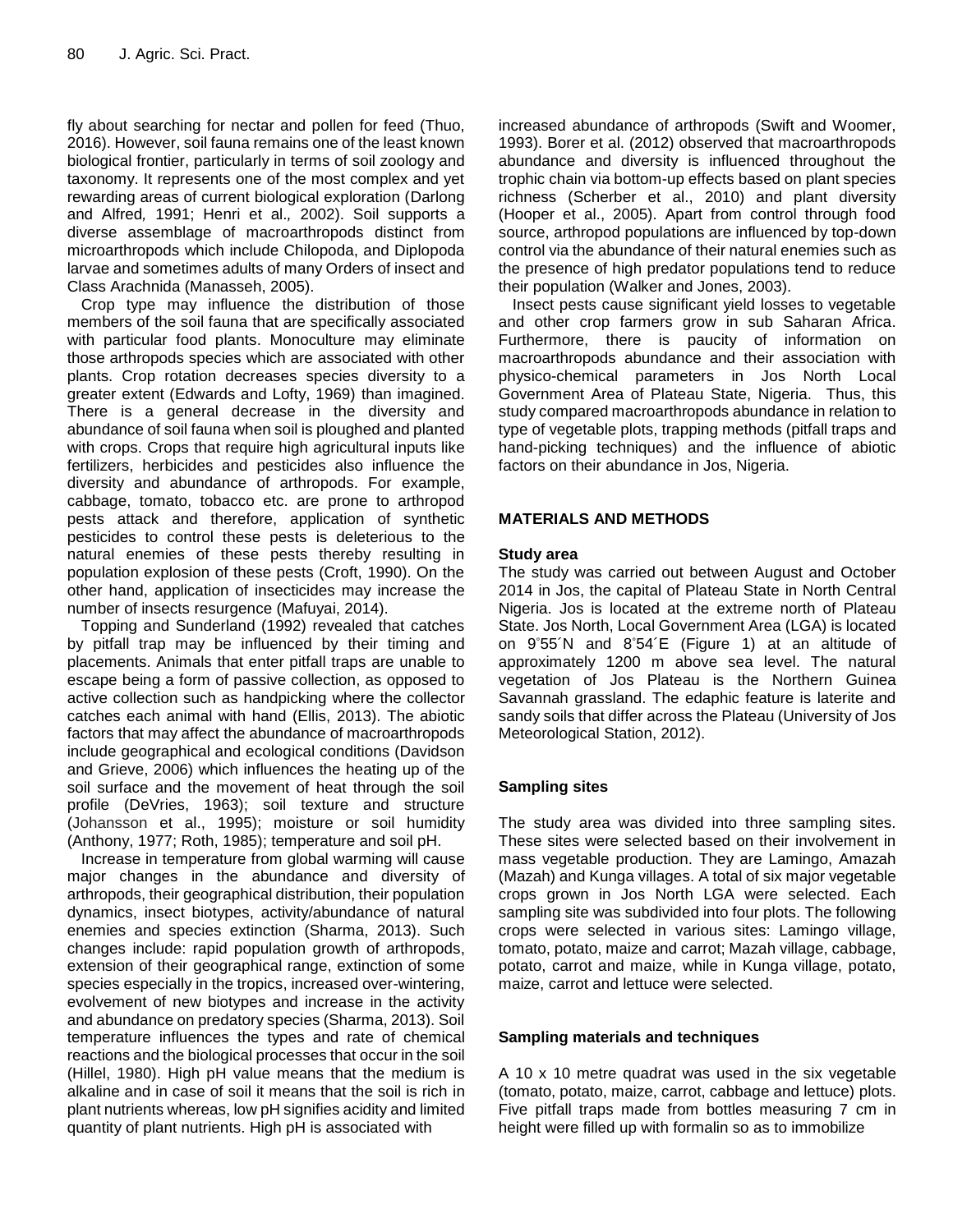

**Figure 1.** Map of Nigeria showing Plateau State and Plateau State showing Jos North LGA in relation to the three selected study sites.

trapped insect and thereafter a funnel placed at the top were set in the corners and centre of each quadrat. Samples were collected weekly for a standing period of 24 hours (Bater, 1996) at each site. This sampling procedure measures epigeic activity of soil-dwelling animals (Zimmer et al., 2000; Sfenthourakis et al., 2005; Santos et al., 2007). While pitfall traps were set and collection in progress, hand picking technique as adopted by Ellis (2013) and Tuf (2015) was used to collect available macroarthropods that were seen in the morning hours within the experimental plots for five hours. The collected macroarthropods from hand-picking technique were placed in separate collection jars containing cotton wool soaked in chloroform to immobilize active macroarthropods that were further preserved in formalin (Imam et al., 2010).

Macroarthropods collected by both pitfall traps and hand-picking technique were transferred into well labeled collection bottles and taken to the insectary for further sorting and counting.

Soil temperature was measured using hand held thermometer. Also, soil samples were also collected from each sampling sites at the depth of 0 to 7.5 cm. These soil samples were placed in a polythene bags and made airtight to prevent desiccation and spilling of the soil. The soil samples were taken to the Chemistry Laboratory of the Federal College of Forestry Jos where the pH was determined. During the determination, 10 g of each soil sample was weighed and placed in a 500 ml flask and 25 ml of distilled water was added. It was then stirred gently for 1 minute and allowed to stand for 30 minutes. The solution was then decanted into a beaker and the pH was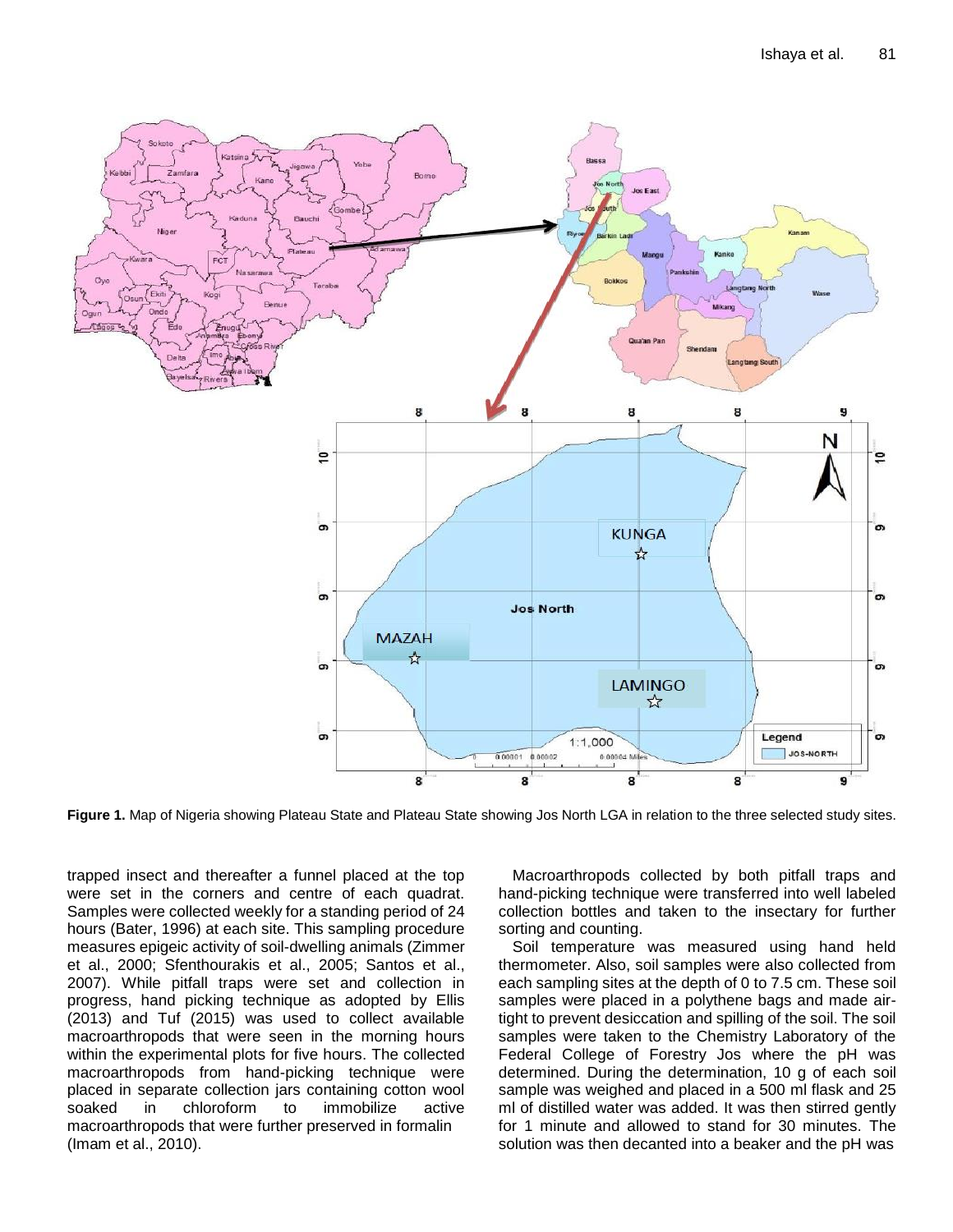measured using a digital pH meter.

#### **Identification of Macroarthropods**

At the completion of the collection work, all the preserved macroarthropods were first emptied into a petri dish from the various sample containers, before being identified and counted to ascertain species richness across vegetable plots. Insect identification was carried out in Department of Zoology Insectary, University of Jos with the use of a dissecting microscope and identification keys and illustrations provided by Borror and White (1970), Skaife et al. (1979), Castner (2000) and Shattuck (2000).

## **Statistical analysis**

The data obtained was analyzed using R Console Software version 2.9.2. Welch two sample t-test was used to compare the mean abundance between pitfall trap and hand picking techniques. Pearson's Chi-square test was used to compare proportions of macroarthropods abundance and species richness between types of vegetable plots. Pearson's product-moment correlation was used to determine the association between the number of arthropods collected, temperature and soil pH. P-values < 0.05 were considered statistically significant.

## **RESULTS**

A total of 3346 individual soil arthropods were collected from both sampling techniques. Pitfall traps accounted for 2,780 individuals representing 83.08% while 566 (16.92%) were collected with hand-picking technique. Therefore, the mean abundance of macroarthropods in relation to the two sampling techniques showed a significant difference  $(t = -1)$ 2.8428, df = 32.706, P = 0.007647) as shown in Figure 2.

One hundred and twenty-one macroarthopod species in vegetable plots were identified (Table 1). Tomato plot had the highest number of macroathropods while lettuce plot had the least. Thus, there was a significant difference ( $\chi^2$  $=$  413, df = 5, P < 0.00001) in the abundance of macroarthropods in relation to vegetable plots (Table 2). Furthermore, the species richness in relation to vegetable plots showed a significant difference ( $\chi^2$  = 23.052, df = 5,  $P = 0.00033$ ). The maize plot had the highest species richness and least in lettuce plot (Table 2).

#### **Effects of physico-chemical parameters on macroarthropods abundance in relation to vegetable plots**

There was a positive correlation ( $t = 3.6467$ , df = 803, P =  $0.0002828$ ,  $r = 0.13$ ) between pH and macroarthropod



**Figure 2.** The mean abundance of macroarthropods in relation to the two collection techniques in 3 selected sites in Jos North, Plateau State.

abundance (Figure 3). The pH range of the plots was between 7.87 to 8.95, while temperature range was between 25.7 to 28.0°C (Table 3). There was negative correlation (t = -2.1517, df = 803, P = 0.03172, r = -0.08) between temperature and macroarthropods abundance (Figure 4).

## **DISCUSSION**

The high abundance and species richness recorded in this study clearly shows that the vegetable plots in the three selected sites are homes to a lot of macroarthropods in Jos North LGA of Plateau State, Nigeri. This agrees with the study of Ombugadu et al. (2017) who recorded very high abundance of some macroathropods in farmlands across a protected reserve. Also, Mwansat et al. (2012) reported a high abundance of soil macroarthropods from five selected sites in relation to mass cultivation of four staple food crops: cabbage, maize, potatoes and carrots in Jos South LGA of Plateau State, Nigeria. The high abundance of macroarthropods recorded also implies that these vegetables are exposed to macroarthropod pest's attack. The abundance and species richness of soil macroarthropods observed in this study may be attributed to the availability of resources, principally food. This agrees with the findings of Seastedt and Crossley (2004) who reported that in the presence of abundant resources, arthropods population can grow geometrically or exponentially and when the resources become depleted, the population growth rate slows down and reproductive output by adults become reduced.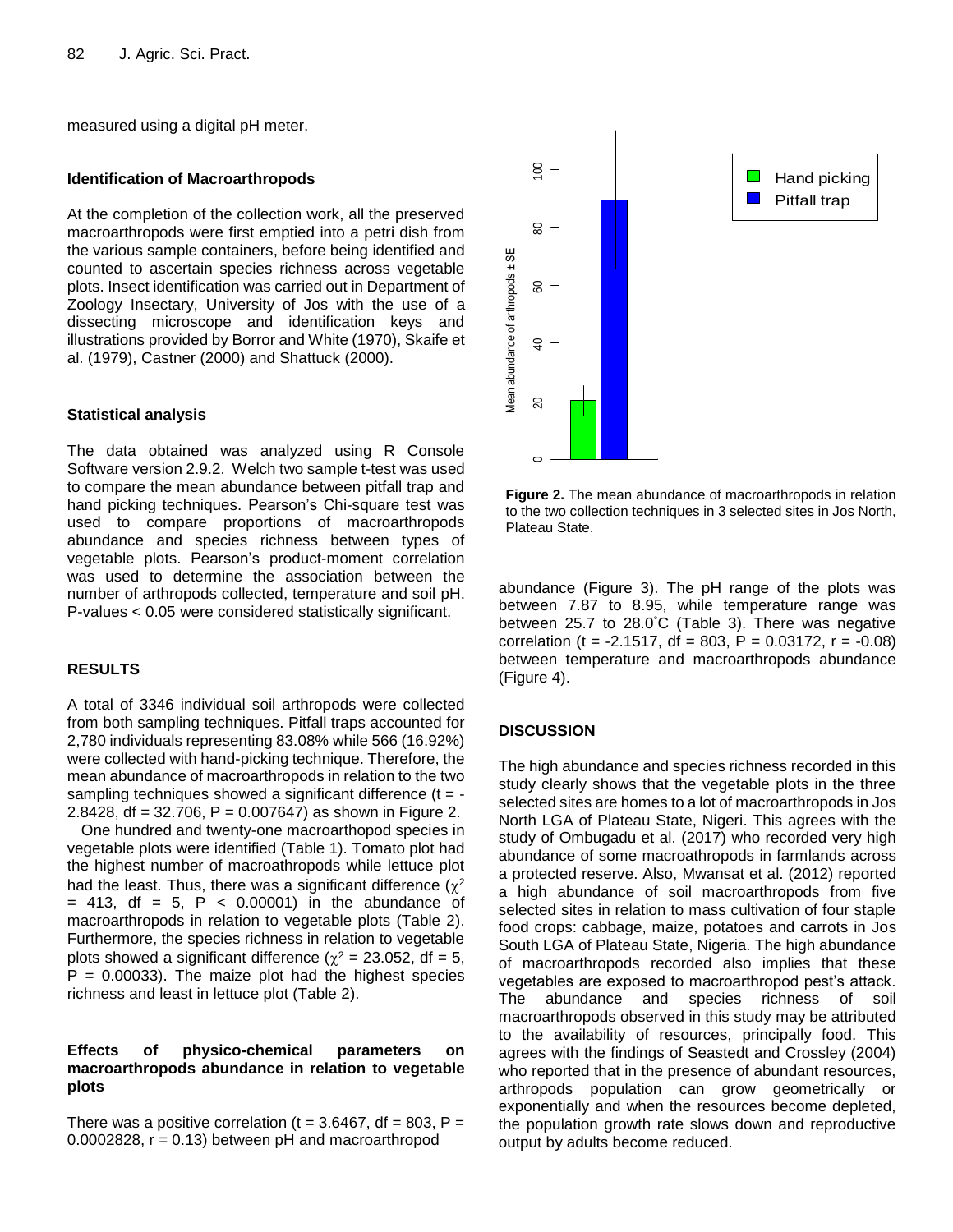**Table 1.** Species checklist of macroarthropods of some vegetable plots in Jos North LGA, Plateau State.

|                              |         |        |         | <b>Vegetables</b> |        |               |
|------------------------------|---------|--------|---------|-------------------|--------|---------------|
| <b>Species</b>               | Cabbage | Carrot | Lettuce | <b>Maize</b>      | Potato | <b>Tomato</b> |
| Ataenius alternatus          |         |        |         |                   |        |               |
| Alydus calcaratus            |         |        |         |                   |        |               |
| Achurum carinatum            |         |        |         |                   |        |               |
| Anomala distinguenda         |         |        |         |                   |        |               |
| Anthonomus grandis           |         |        |         |                   |        |               |
| Archimantis latistyla        |         |        |         |                   |        |               |
| Anthocoris nemoralis         |         |        |         |                   |        |               |
| Aulacorthum solani           |         |        |         |                   |        |               |
| Agelenopsis sp.              |         |        |         |                   |        |               |
| Agelenopsis sp.              |         |        |         |                   |        |               |
| Allonemobius sp.             |         |        |         |                   |        |               |
| Altica sp.                   |         |        |         |                   |        |               |
| Alydus                       |         |        |         |                   |        |               |
| Amblyomma sp.                |         |        |         |                   |        |               |
| Anthelephila sp.             |         |        |         |                   |        |               |
| Anomala tibialis             |         |        |         |                   |        |               |
| Balduza bufo                 |         |        |         |                   |        |               |
| Blattella germanica          |         |        |         |                   |        |               |
| <b>Blattella lituricolis</b> |         |        |         |                   |        |               |
| Bombylius major              |         |        |         |                   |        |               |
| Bombylius sp.                |         |        |         |                   |        |               |
|                              |         |        |         |                   |        |               |
| Bactrododema sp.             |         |        |         |                   |        |               |
| Cydnus aterrimus             |         |        |         |                   |        |               |
| Camponotus consobrinus       |         |        |         |                   |        |               |
| Calopteron discrepans        |         |        |         |                   |        |               |
| Castianeira longipalpis      |         |        |         |                   |        |               |
| Creophilus maxillosus        |         |        |         |                   |        |               |
| Carpophilus obsoletus        |         |        |         |                   |        |               |
| Coccinella septempunctata    |         |        |         |                   |        |               |
| Calopteron sp.               |         |        |         |                   |        |               |
| Camponotus sp.               |         |        |         |                   |        |               |
| Chorthippus sp.              |         |        |         |                   |        |               |
| Cicindela sp.                |         |        |         |                   |        |               |
| Cantharis tuberculata        |         |        |         |                   |        |               |
| Deloyala guttata             |         |        |         |                   |        |               |
| Dasymutilla quadriguttata    |         |        |         |                   |        |               |
| Delphacodes sp.              |         |        |         |                   |        |               |
| Dineutus sp.                 |         |        |         |                   |        |               |
| Drosophila sp.               |         |        |         |                   |        |               |
| Dusoria sp.                  |         |        |         |                   |        |               |
| Diabrotica undecimpunctata   |         |        |         |                   |        |               |
| Empoasca dolichi             |         |        |         |                   |        |               |
| Euleia fratria               |         |        |         |                   |        |               |
| Epiacuta pennsylvanica       |         |        |         |                   |        |               |
| Epilachna varivestis         |         |        |         |                   |        |               |
| Empoasca sp.                 |         |        |         |                   |        |               |
| Epilachna sp.                |         |        |         |                   |        |               |
| Forficula auricularia        |         |        |         |                   |        |               |
| Formica sp.                  |         |        |         |                   |        |               |
| Gryllus assimilis            |         |        |         |                   |        |               |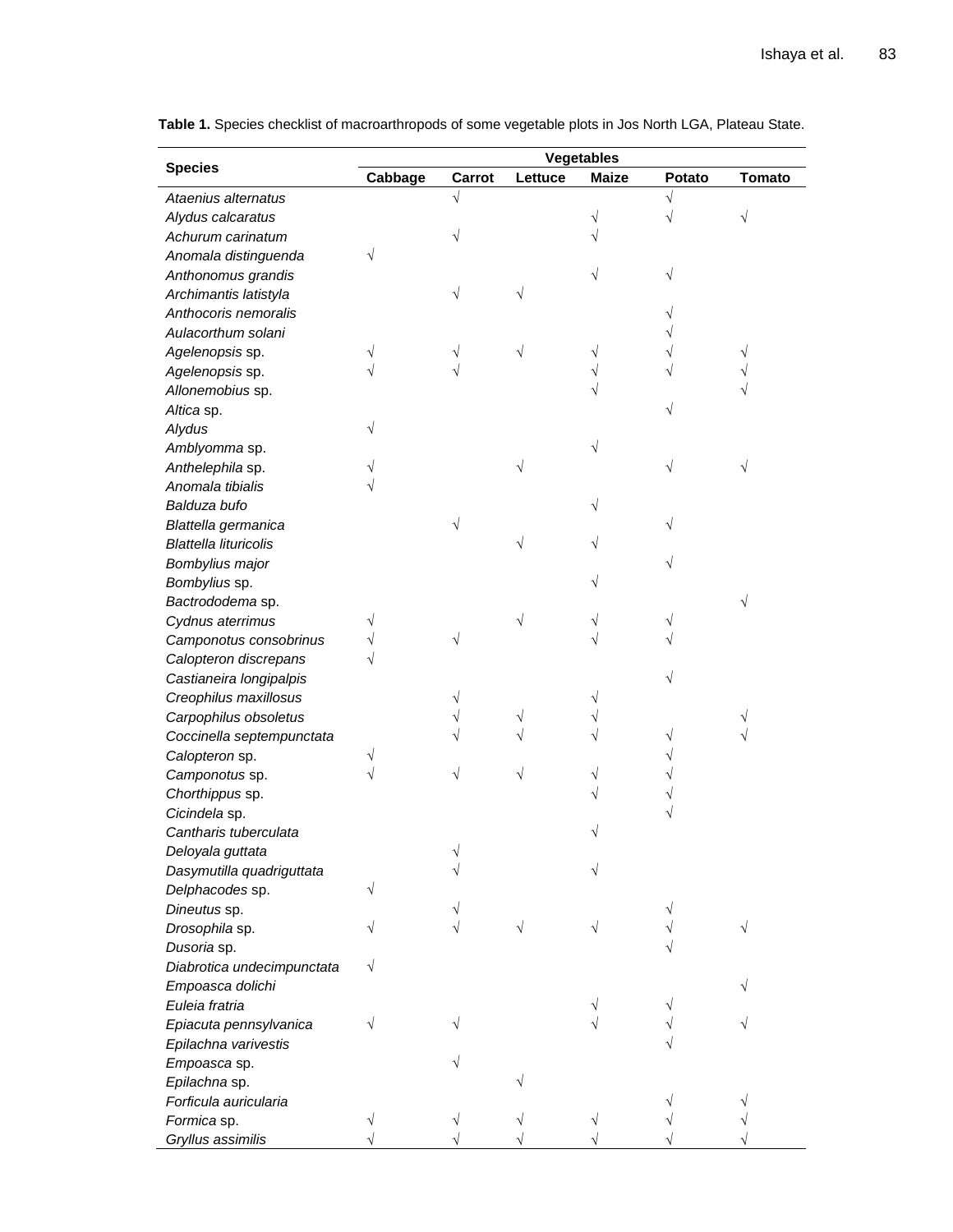# **Table 1.** Contd.

| Geocoris sp.             |  |   |  |  |
|--------------------------|--|---|--|--|
| Gnaphosa sp.             |  |   |  |  |
| Graphocephala sp.        |  |   |  |  |
| Geophilus sp.            |  |   |  |  |
| Halyomorpha halys        |  | V |  |  |
| Hapithus sp.             |  |   |  |  |
| Hodotermes sp.           |  |   |  |  |
| Leptoglossus phyllopus   |  |   |  |  |
| Leptysma marginicollis   |  |   |  |  |
| Loxandrus sp.            |  |   |  |  |
| Loxosceles reclusa       |  |   |  |  |
| Lygus lineolaris         |  |   |  |  |
| Musca domestica          |  |   |  |  |
| Macrodascillus sp.       |  |   |  |  |
| Meconema thalassinum     |  |   |  |  |
| Megaselia scalaris       |  |   |  |  |
| Melanophthalma sp.       |  |   |  |  |
| Monomorium mini          |  |   |  |  |
| Myzinum maculate         |  |   |  |  |
| Nabis roseipennis        |  |   |  |  |
| Nebria brevicollis       |  |   |  |  |
| Necrophila americana     |  |   |  |  |
| Neoconocephalus sp.      |  |   |  |  |
| Neotridactylus archboldi |  |   |  |  |
| Oniscus asellus          |  |   |  |  |
| Omphalapion hookerorum   |  |   |  |  |
| Oncometopia nigricans    |  |   |  |  |
| Ocypus sp.               |  | V |  |  |
| Occopyylla sp.           |  |   |  |  |
| Oncometopia sp.          |  | V |  |  |
| Otiorhynchus sp.         |  |   |  |  |
| Oniscus sp.              |  |   |  |  |
| Periplaneta americana    |  |   |  |  |
| Petrognatha gigas        |  |   |  |  |
| Paederus littoralis      |  |   |  |  |
| Paederus olens           |  |   |  |  |
| Paltothyreus tarsatus    |  |   |  |  |
| Paratettix sp.           |  |   |  |  |
| Passalus sp.             |  |   |  |  |
| Peritropis saldaeformis  |  |   |  |  |
| Phalangium opilio        |  |   |  |  |
| Pholcus phalagioides     |  |   |  |  |
| Podagrica uniforma       |  |   |  |  |
| Podagrica dilecta        |  |   |  |  |
| Podura sp.               |  |   |  |  |
| Pogonomyrmex sp.         |  |   |  |  |
| Polydesmus sp.           |  |   |  |  |
| Porcellio scaber         |  |   |  |  |
| Pseudocistela pingius    |  |   |  |  |
| Pyrrhocoris sp.          |  |   |  |  |
| Rhynchomitra microrhina  |  |   |  |  |
| Romalea guttata          |  |   |  |  |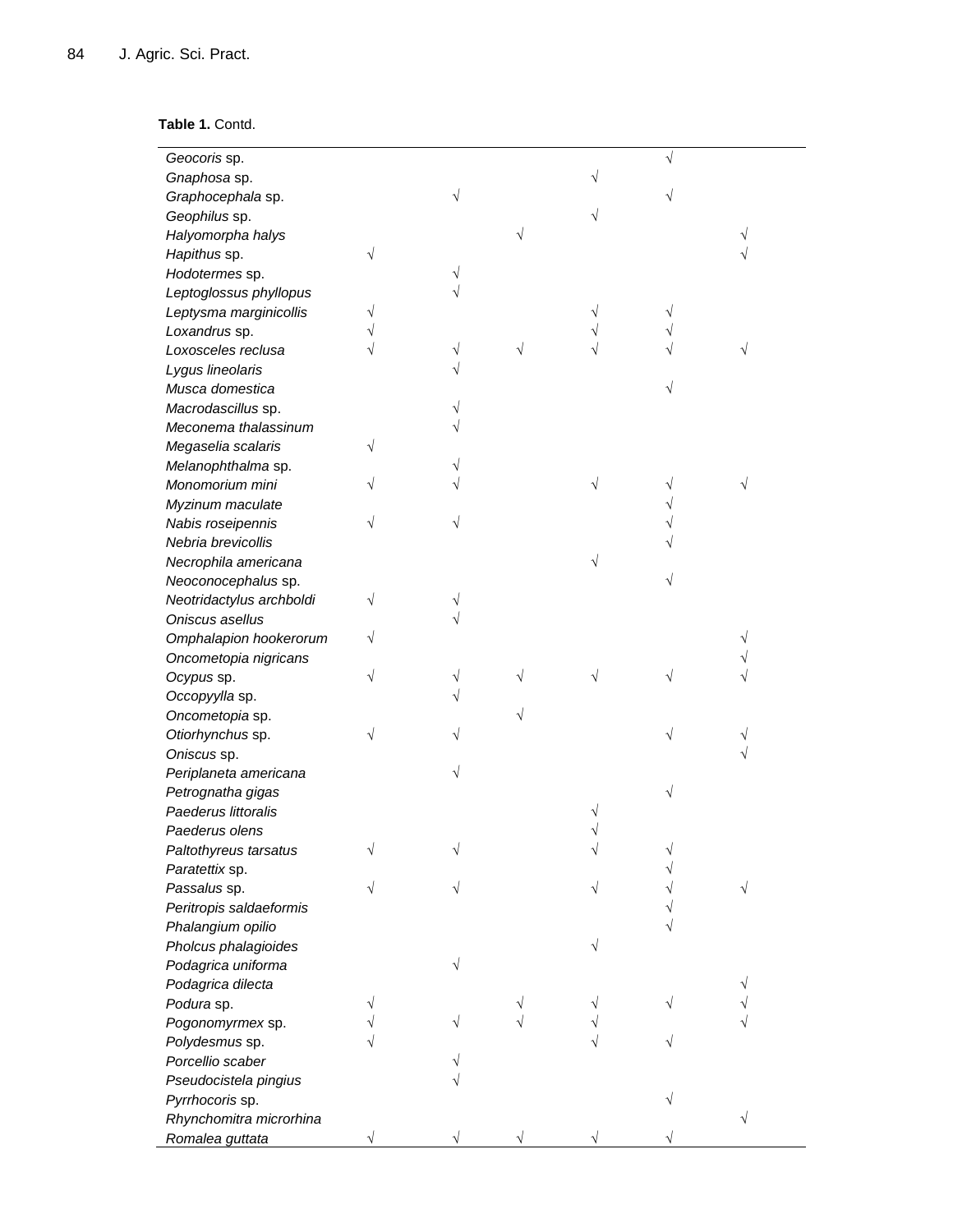| Ruspolia sp.            |  |  |  |  |
|-------------------------|--|--|--|--|
| Scarites sp.            |  |  |  |  |
| Scolytus sp.            |  |  |  |  |
| Simulium sp.            |  |  |  |  |
| Solenopsis mandibularis |  |  |  |  |
| Sphodromantis viridis   |  |  |  |  |
| Stomoxys calcitrans     |  |  |  |  |
| Supella longipalpa      |  |  |  |  |
| Tachina sp.             |  |  |  |  |
| Tenebrio molitor        |  |  |  |  |
| Tetrix aresona          |  |  |  |  |
| Thrips sp.              |  |  |  |  |
| Thrombidium sp.         |  |  |  |  |
| Tipula sp.              |  |  |  |  |
| Trachelas sp.           |  |  |  |  |
| Xyleborus sp.           |  |  |  |  |
| Xysticus sp.            |  |  |  |  |
| Zelanion sp.            |  |  |  |  |
| Zelotes duplex          |  |  |  |  |

**Table 1.** Contd.

√ Macroarthropod species present.

| Vegetable plot | No. of arthropods caught | <b>No. of Species identified</b> |
|----------------|--------------------------|----------------------------------|
| Tomato         | 873                      | 30                               |
| Cabbage        | 709                      | 30                               |
| Potato         | 601                      | 49                               |
| Carrot         | 480                      | 48                               |
| Maize          | 399                      | 54                               |
| Lettuce        | 284                      | 21                               |
| $\chi^2$       | 413                      | 23.052                           |
| df             | 5                        | 5                                |
| P value        | $0.00001*$               | $0.00033*$                       |
|                |                          |                                  |

**Table 2.** Macroarthropods abundance and species richness in relation to types of vegetable plots.

**\***Significant.

The high abundance of phytophagus group encountered in this study may possibly be due to the numerous herbivorous insect species in the world (Myburgh and Bredenkamp, 2000). They stated that there are over 400,000 herbivorous insect species feeding on about 300,000 vascular plants around the world. It could also be that these vegetables provide some necessary nutritional requirements of life for this group to thrive and multiply. Carrots are very rich in beta-carotene, cabbage contains high concentration of water, vitamin k and dietary fibre, and tomatoes are globally known sources of vitamins and minerals while fresh maize and potatoes are rich in dietary fibre (Tindall, 1986). The low population of the natural enemies of these arthropods may also be responsible for their high number since most vegetables cannot be cultivated without the use of synthetic pesticides which

tend to destroy the non-target species especially the natural enemies (Myburgh and Bredenkamp, 2000).

The high variation between pitfall and hand picking techniques in favour of pitfall may probably be connected with the time the traps were left to stand. This is in agreement with Topping and Sunderland (1992), Duelli et al. (1999), Ward et al. (2001), Perner and Schueler (2004) and Ombugadu et al. (2017) who demonstrated that catches by pitfall traps may be influenced by timing and placement of the traps. It may also be that because the trap works throughout the time it stands, the number of catches may exceed that of the handpicking or it may possibly be that some of the soil macroarthropods are more active at night when it is difficult for them to detect the traps. On the contrary, study by Mwansat et al. (2012) recorded no variation between macroarthropods collected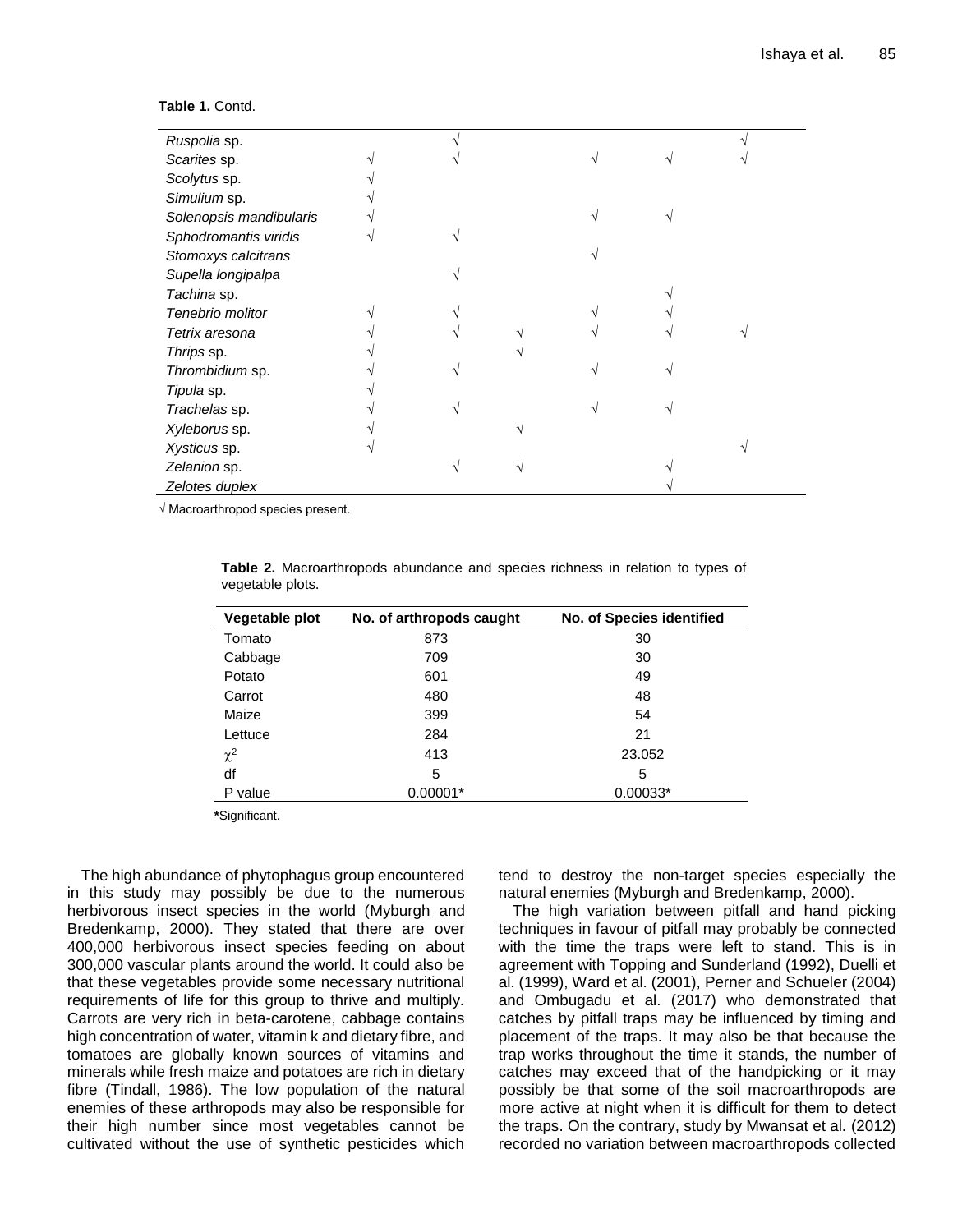

**Figure 3.** The association between the number of arthropods collected and pH.

| <b>Plot</b> | Average Temperature (°C) | Average pH |
|-------------|--------------------------|------------|
| Cabbage     | 26.60                    | 8.69       |
| Carrot      | 28.00                    | 7.87       |
| Lettuce     | 26.60                    | 8.95       |
| Maize       | 26.30                    | 8.37       |
| Potato      | 25.70                    | 8.36       |
| Tomato      | 26.60                    | 8.88       |

**Table 3.** Average soil temperature and pH values in relation to vegetable plots in Jos North LGA, Plateau State.

by pitfall trap and hand capture techniques.

The high number of arthropods (mostly) insect recorded in tomato and cabbage plots in this study may probably be due to the indiscriminate use of insecticides by the farmers. Oral interview granted to the farmers during the preliminary study revealed that tomato and cabbage receive a minimum of 6 to 8 (insecticidal) sprays before harvest. This indiscriminate use of insecticides may lead to the destruction of the natural enemies of the pest species; thereby strengthening their resistance and subsequently insect resurgence. This is consistent with the work of Hardin et al. (1995), who reported that one of the causes of insect resurgence is their resistance to

insecticides. In a recent review by Mafuyai (2014), insect resurgence is currently affecting agriculture and public health systems negatively. Mwansat (2014) also reported that the use of broad-spectrum insecticides to control insect pests usually leads to insect resurgence as these insecticides tend to reduce natural enemies' population while the target insect pests survives' and consequently resurge.

Maize plots were the most species rich in macroarthropods possibly due to lack or very low levels of pesticides sprays in the farms, thereby creating room for successful breeding of various arthropod species. This is in accordance with the findings of Price (1981) plus Cook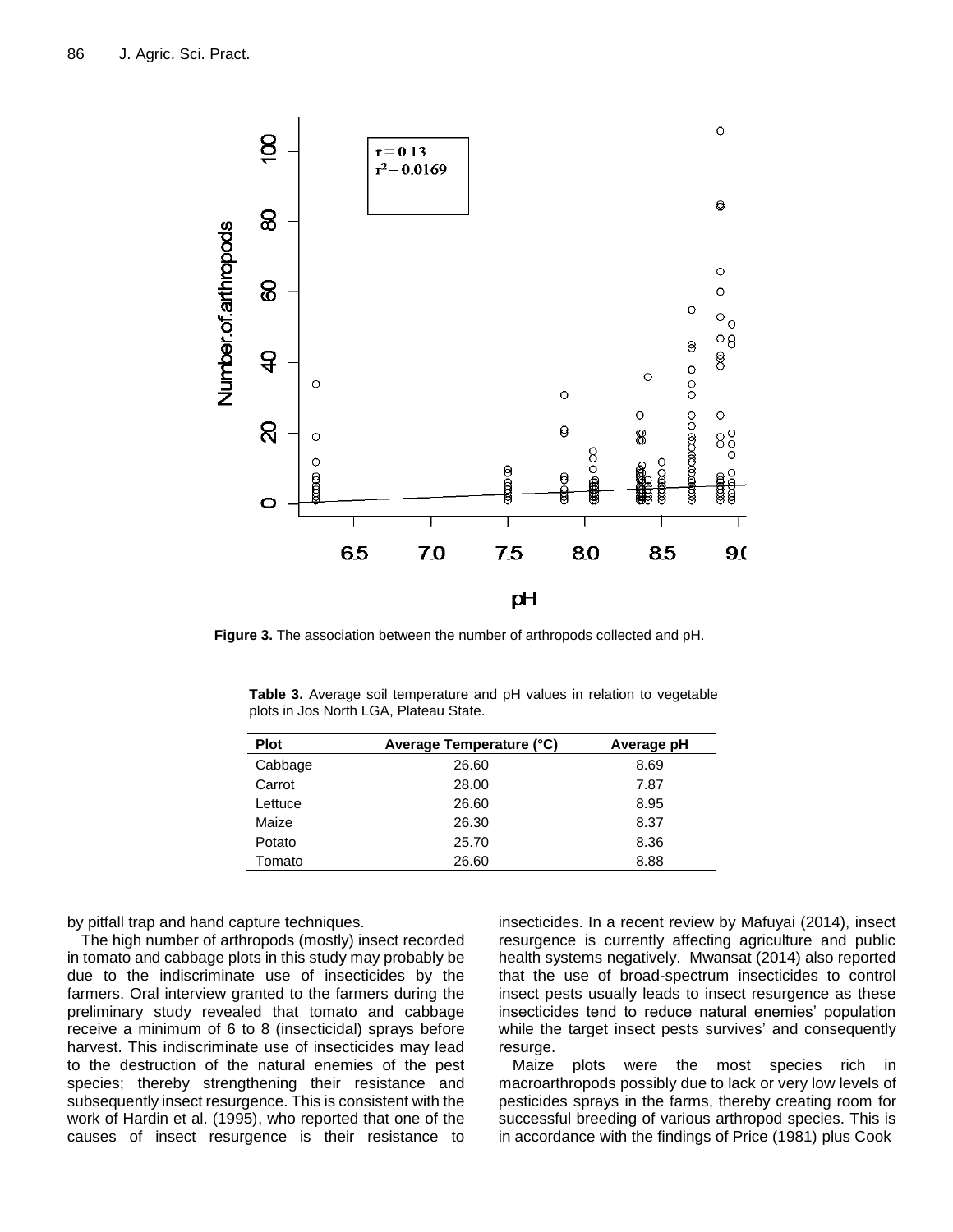

**Figure 4.** The association between the number of arthropods collected and temperature.

and Baker (1983) who reported that unsprayed corn fields host an army of beneficial arthropods which are valuable free source of natural pest control that should be nurtured, but could be easily and often carelessly destroyed by harsh pesticide regimens. Also, Mwansat et al. (2012) had the highest macroarthropods abundance in maize plots compared to other vegetable plots.

Macroarthropods abundance was influenced by the level of soil pH recorded in this study. The alkaline nature and possibly rich plant nutrients supported the growth of these vegetables and subsequently the breeding success of associated macroarthropods. This result is in agreement with that of Cancela Da Fonseca (1995) who reported positive correlations between soil pH and soil arthropod abundance. Also, this is similar to Enami et al. *(*1991) whose work showed a positive correlation between pH value and macroarthropod abundance. However, work by Swift and Woomer (1993) reported that low pH suggests acidity and consequently poor nutrient and hence low macroarthropods populations. Furthermore, Shakir and Ahmed (2014) showed that soil arthropod abundance had a weak negative correlation with soil pH. Similar observation was reported by Klausman (2006) who found negative correlations between soil pH and total litter

microarthropods. The level to which pH influenced the number of arthropods is 1.69% (coefficient of determination,  $r^2$  = 0.0169), while the remaining percentage is accounted for by other factors such as geographical regions, environmental predators etc.

Soil temperature did not influence the abundance of macroathropods in vegetable plots possibly due to effects of global warming as one of the resultant effects of average increase in temperature is increase in ectoterm population for places with high latitude and decrease in population for those in the tropics. This is consistent with the work of Deutsch et al. (2008) who reported that there is a negative relationship between temperature and ectoterms in the tropics. This also agrees with the works by Porter et al. (1991), Crozier and Dwyer (2006) and Estay et al. (2009) that predicted general positive global warming effect on population density of ectoterms at high latitudes. This is contradictory with the findings of Wallwork (1970), Asikidis and Stamou (1991), Sulkava and Huhta (2003) and Mwansat et al. (2012) who recorded that temperature was strongly correlated with the abundance of arthropods, but extreme temperatures in colder climes had negative effects upon soil arthropods (Shakir and Ahmed, 2014). The level to which temperature influenced the abundance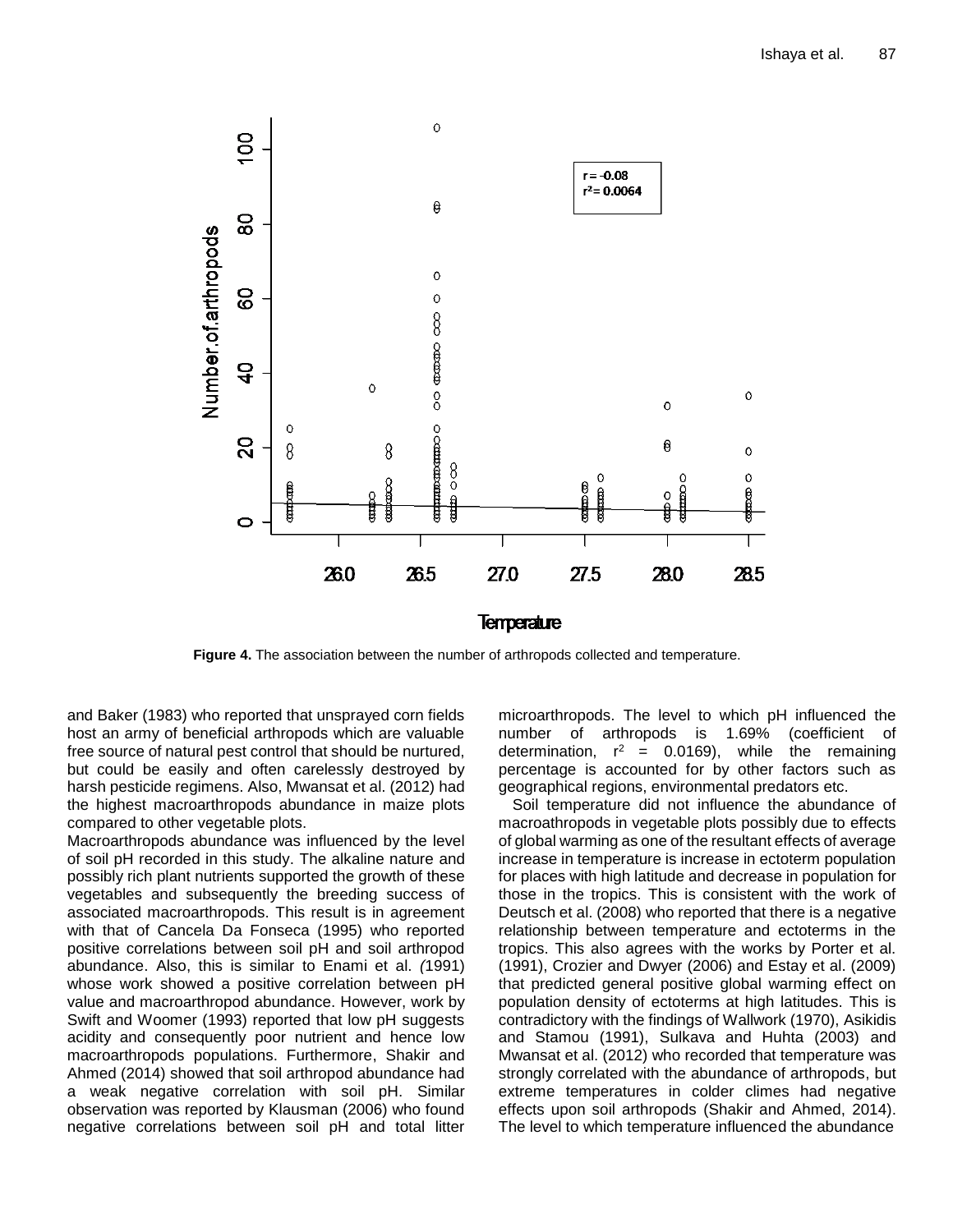of arthropods was 0.64% (coefficient of determination,  $r^2 =$ 0.0064) in this study, while other factors are responsible for the remaining percentages.

## **Conclusion**

The abundance of insects in soil often serves as indicators of good and healthy agricultural soil. Pitfall trapping is more efficient than hand-picking sampling technique for soil macroarthropods. The level of soil pH influences macroarthropods abundance whereas temperature does not. Farmers should be enlightened on the danger of continuous use of chemicals or synthetic fertilizers in their vegetable plots because these tend to acidify the soil which affects arthropods abundance.

## **CONFLICT OF INTEREST**

The authors declare that they have no conflict of interest.

#### **REFERENCES**

- Anthony, Y. (1977). *A Laboratory manual of Entomology*. University Press Ibadan. Pp. 59-88.
- Asikidis, M., & Stamou, G. (1991). Spatial and temporal patterns of an Oribatid mite community in an evergreen-sclerophyllous formation (Hortiatis, Greece). *Pedobiologia,* 35(1), 53-63.
- Bater, J. E. (1996). Micro and Macro-arthropods. G. S. Hall (Ed.). *Methods for the examination of Organismal Diversity in Soil Sediments.* CAB International, Wallingford. 96p.
- Borer, E. T., Seabloom, E. W., Tilman, D., & Novotny, V. (2012). Plant diversity controls arthropod biomass and temporal stability. *Ecology letters,* 15, 1457-1464.
- Borror, D. J., & White, R. E. (1970). *The Peterson Field Guide Series. A Field Guide to the Insects of America North of Mexico*. Houghton Mifflin Company Boston. p. 404.
- Cancela Da Fonseca, L. (1995). Characterization of benthic communities of St. Andrew's pond. Proceedings of the 4th Congress of the Alentejo. Pp. 36-51.
- Castner, J. L. (2000). *Photographic Atlas of Entomology and guide to Insect Identification,* Feline Press Gainesville U.S.A. Inc. Pp. 74-223.
- Cook, R. J., & Baker, K. F. (1983). *The nature and practice of biological control of plant pathogens*. American Phytopathological Society.
- Croft, B. A. (1990). *Arthropod biological control agents and pesticides*. New York: John Wiley and Sons.
- Crozier, L., & Dwyer, G. (2006). Combining population-dynamic and ecophysiological models to predict climate-induced insect range shifts. *American Naturalists,* 167, 853-866.
- Darlong, V. T., & Alfred, J. R. B. (1991). Effect of shifting cultivation on soil fauna with reference to earthworm in Northeast India. *Advances in management and conservation of soil fauna.* Veresh, G.K, Rajagopal, D., & Viraktamath, C. A. (eds.), Oxford, IBH Publishing Co. Pvt. Ltd, New Delhi. Pp. 299-308.
- Davidson, D. A., & Grieve, I. C. (2006). The influence of soil fauna on soil structure attributes under limed and untreated, upland grassland. *Land Degradation and Development,* 17(4), 393.
- Deutsch, C. A., Tewksbury, J. J., Huey, R. B., Sheldon, K. S., Ghalambor, C. K., Haak, D. C., & Martin, P. R. (2008). Impacts of climate warming on terrestrial ectotherms across latitude. *Proceedings of National Academic of Science U S A*, 105(18), 6668-6672.
- Devries, J. (1963). In Situ determination of physical properties of the surface Kyer of field soils. *Proceedings of Soil Science Society of America,* 33, 349-353*.*
- Duelli, P., Obrist, M. K., & Schmatz, D. R. (1999). Biodiversity Evaluation in Agricultural Landscape: Above-ground insects*. Agriculture Ecosystem and Environment,* 74, 33-64.
- Edwards, C. A., & Lofty J. R. (1969). The influences of agricultural practice on soil microarthropods population, in J. G. Sheals (ed.). The soil Ecosystem. Synopsis publication and systematic Association London. Pp. 273-247.
- Ellis, M. V. (2013). Impacts of pit size, drift fence material and fence configuration on capture rates of small reptiles and mammals in the new South Wales rangelands. *Australian Zoologist*, 36, 404-412.
- Enami, Y, Shiraishi, H., & Nakamura, Y. (1991). Use of soil animals as bioindicators of various kinds of soil management in Northern Japan, Japan. *Agricultural Research Quarterly*, 33, 117-128.
- Estay, S. A., Lima, M., & Labra, F. A. (2009). Predicting insect pest status underclimate change scenarios: combining experimental data and population dynamics modelling. *Journal of Applied Entomology,* 133, 491-499.
- Hardin, M. R., Benrey, B., Colt, M., Lamp, W. O., & Barbosa, P. (1995). Arthropod pest resurgence: an overview of potential mechanisms. *Crop protection*, 14(1), 1-18.
- Henri, M. A., Xavier, D., & Phillipe, L. (2002). Soil biodiversity: Myth, reality or coming? *Oikos*, 96(1), 3-24.
- Hillel, D. (1980). Fundamentals of soil Physics. *New York Academic*. Pp. 412.
- Hooper, D. U., Chapin Iii, F. S., Ewel, J. J., Hector, A., & Inchausti, P. (2005). Effects of biodiversity on ecosystem functioning: a consensus of current knowledge. *Ecological Monographs,* 75, 3-35.
- Imam, T., Yusuf, A., & Mukhtar, M. (2010). A survey of some insect pests of cultivated vegetables in three selected irrigation areas along Jakara river, Kano, Nigeria. *International Journal of Biological and Chemical Sciences*, 4(2), 400-406.
- Johansson, M. B., Berg, B., & Meentemeyer, V. (1995). Litter mass-loss rates in late stages of decomposition in a climatic transect of pine forests. Long-term decomposition in a Scots pine forest. IX. *Canadian Journal of Botany*, *73*(10), 1509- 1521.
- Klausman, L. (2006). Decomposition and microarthropod abundance in litter and soil in a Southern Appalachian wetlands complex. Proceedings of the National Conference on Undergraduate Research (NCUR). The University of North Carolina at Asheville. 6–8 April, Pp. 300-307.
- Mafuyai, H. B. (2014). Insect Resurgence: Implication for Agriculture, Health and sustainable Environment. Being a Key note address of the 45<sup>th</sup> Annual Conference of the Entomological Society of Nigeria, University of Abuja, 8<sup>th</sup> October. p. 16.
- Manasseh, M. T. (2005). A comparative study on the diversity, Distribution and Abundance of Microarthropods fauna in Plateau. Unpublished M.sc. thesis, Department of Zoology University of Jos, Nigeria. p. 7.
	- Mwansat, G. S. (2014). Insect Resurgence: Implication for Agriculture, Health and sustainable Environment*. Entomological Society of Nigeria Newsletter*, p. 2.